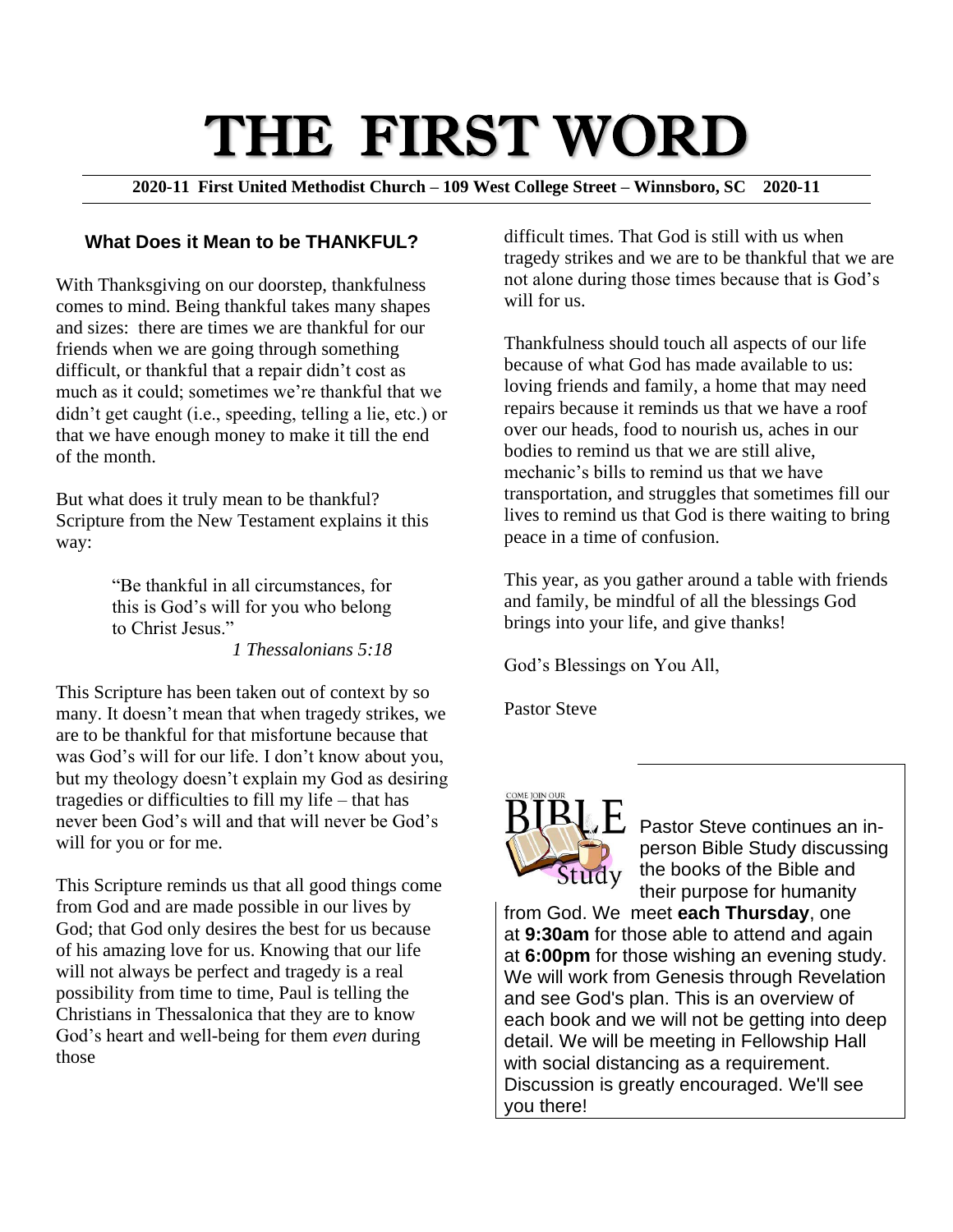**Office Hours Monday through Thursday 7:30 a.m. until Noon**

**Visit [www.firstumcwinnsboro.com](http://www.firstumcwinnsboro.com/) to see the calendar for the entire year. When you can, remember to send a card, call or visit:**

**Brent Dorrier,** NHC Parklane, Room 236, 7601 Parklane Road, Columbia, SC 29223

**Doris Myfelt** 3195 Rio Dosa Drive #2103, Lexington, KY 40509 (859)309-9284

**Dot Yon** Goodwin House Apt. #401, 3440 S. Jefferson Street Falls Church, VA 22041

**Lisa Lewis Meyer** 280 Berry Tree Lane, Columbia, SC 29223

**Mabel Ward** 320 Seven Farm Drive, The Summit Place/Daniel Island, Charleston, SC 29452

*Please, remember in prayer those serving our country in our armed forces both at home and overseas.*



Pat Amick, Vickie Robinson, Fred Weed, Louise Taylor, Don Gunter, Lisa Lewis Meyer, Marie Wood,

Brent Dorrier, Kenny Martin, Lynne Moore, Dean Gaddy, Bundy and Betty Bynum..

*People will stay on the prayer list one month. If after their four weeks you would like the person to stay on the prayer list, please call the church office.*





## **November**

#### **If you do not see your birthday on the list, please let us know!**

| Nov. $4$ | Caulder, Beth         |
|----------|-----------------------|
| Nov. $7$ | Jena Johnson          |
| Nov. $7$ | <b>Terry Melvin</b>   |
| Nov. $8$ | Bob McMaster, Jr.,    |
| Nov. $8$ | Fred Weed             |
| Nov. $8$ | Linda Haslett         |
| Nov. $9$ | Porter Williams       |
| Nov. 12  | Carl Startsman        |
| Nov. 13  | <b>Brady Williams</b> |
| Nov. 16  | Tutta Startsman       |
| Nov. 18  | Cheryl Caldwell       |
| Nov. 25  | John Caldwell         |



**Another great job by the men from First United Methodist, First Church of the Nazarene and Gordon Memorial Methodist Church and Fairfield County Sheriff's Department Ron Mull, Lawrence Hodges, Gary Freeman, Barney Smith, James Sanders, Tommy Wright, Heyward Mattox, Jackie Wilkes and Steve McDonald**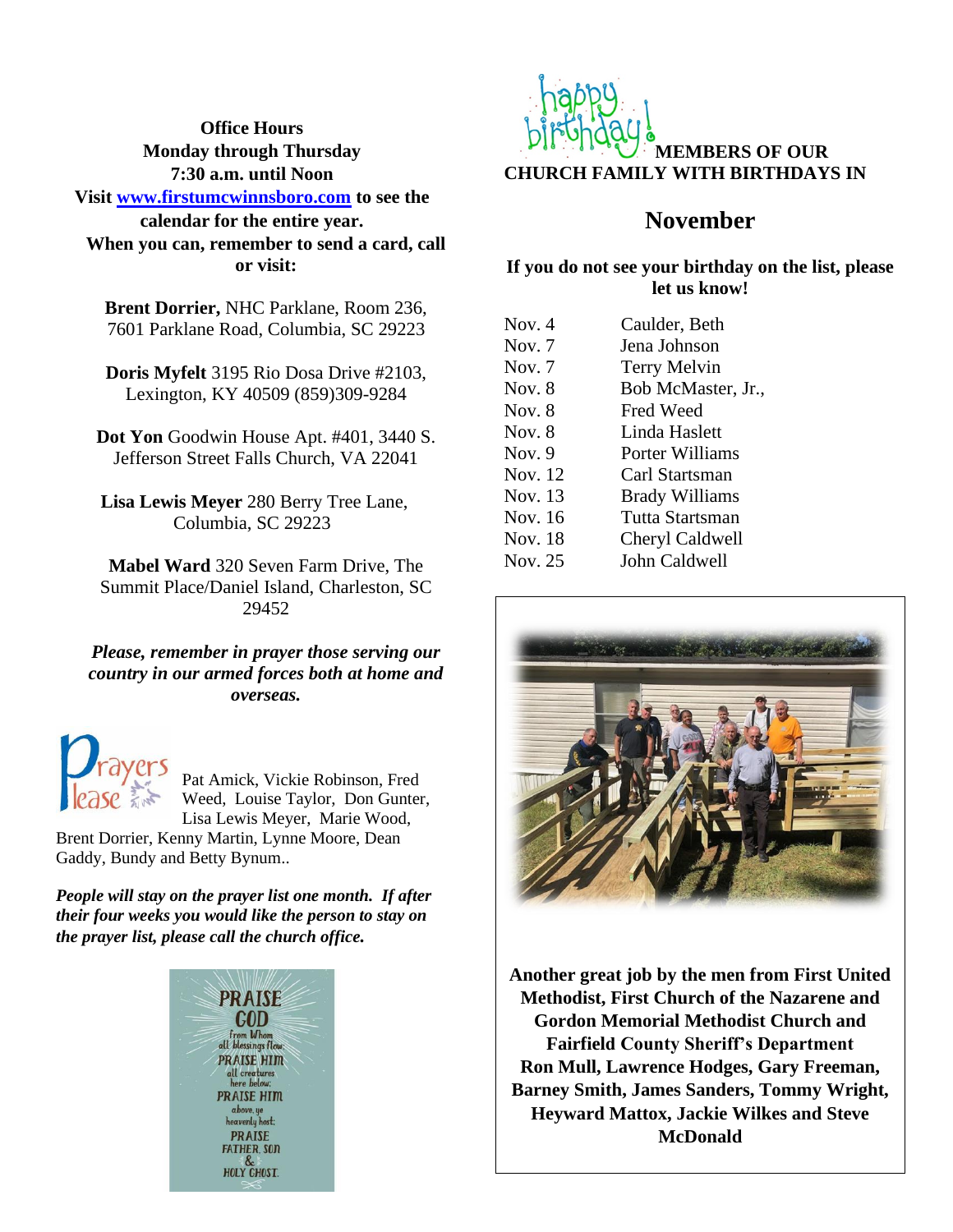

# **Frank Martin**

**By** Robert and Sarah Milling Tony and Beth Caulder David and Melinda Brown Maryann Moshinskie

## **Davis Robinson By** Don and Mary Jim Gunter

**Pat Patrick By** Esther and Jim Baughman



**Brigette Douglas Win McMaster Marion Robinson Julie McMaster Frank Martin Gary Bass Mitzie Renwick** By Crosby and Cleo Lewis

## **Frank Martin Marion Robinson**

By Wanda Neese, Laura and Berkley Derrick

## **Miriam Cooper Chris Chibbaro**

**By** Martha and Jackie Wilkes

## **Brigette Douglas**

By Benjamin and Beth Woodruff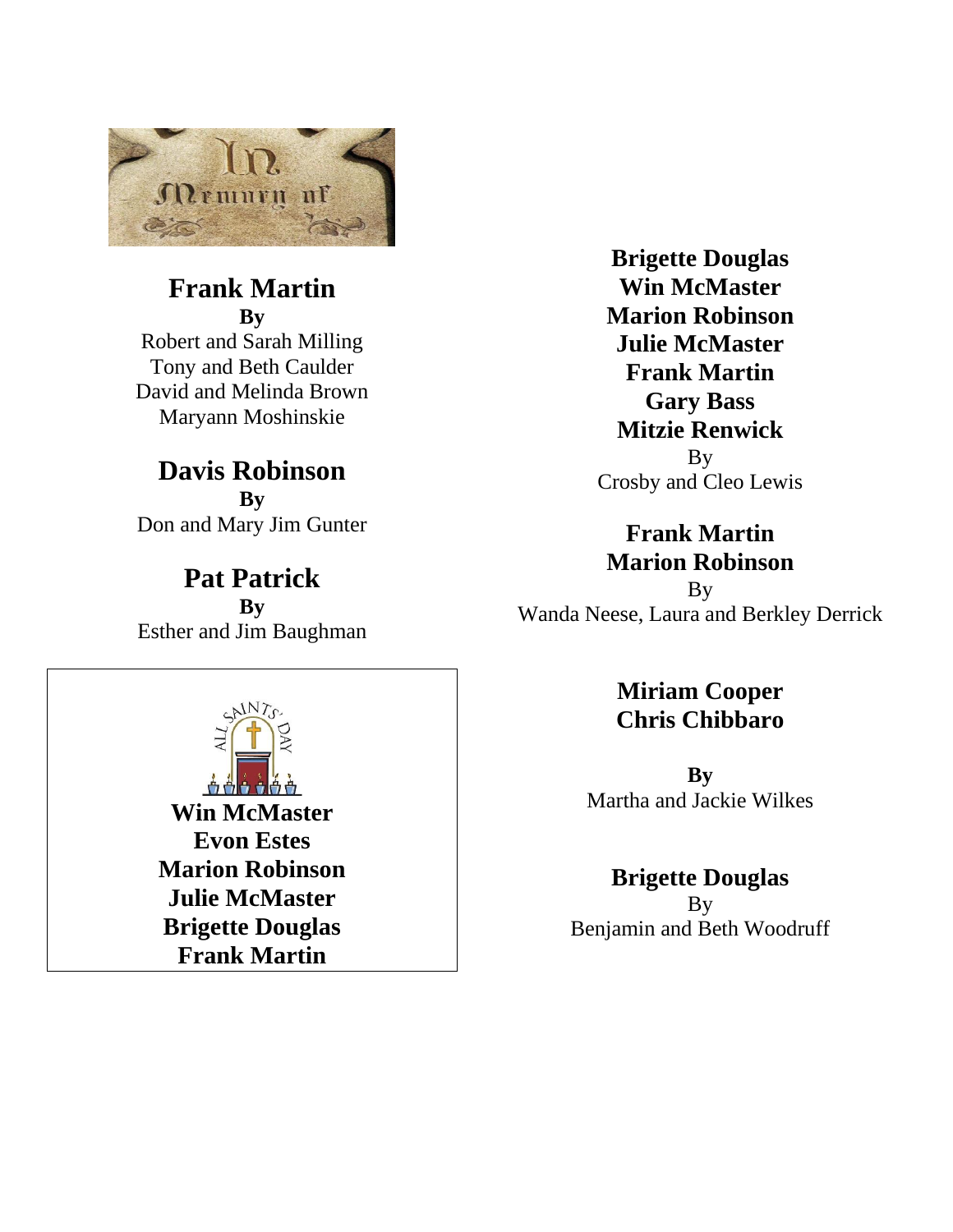

On behalf of the United Methodist Women and the 2020 Yard Sale Committee, we send many thanks to all who worked, shopped, and made donations to this year's Big Grab sale. Our total earnings for this year's sale was \$13,075. This year marked our eighth year of participation in the Big Grab. We are grateful for the success each year, but with the challenges faced amid the 2020 pandemic, our gratitude is inexpressible! Many prayers were answered throughout our

planning as we sought to provide a safe environment for the shoppers and workers.

This year donations will be made to the Blessing Box Ministry of FUMC, Fairfield County Food Bank, Epworth, Killingsworth Home, UMCOR, Aldersgate, Young Life Ministry, and the Fairfield County Women's Prison Ministry. The Salkehatchie project will receive a donation in the summer of 2021. In appreciation of the support and help of the United Methodist Men at FUMC, a donation will be made to them. Money will be given to FUMC to help in covering electricity expenses during the sale and for the upcoming sanctuary repairs. Lastly, before the 2021 Big Grab, we hope to improve the Bruce House by having a new ramp constructed at the back.

We are so thankful for the success and safety of our 2020 sale and especially for answered prayers along the way. May the recipients of our donations receive a special blessing from these gifts.

Blessings to all,

Frances Porter Beth Caulder

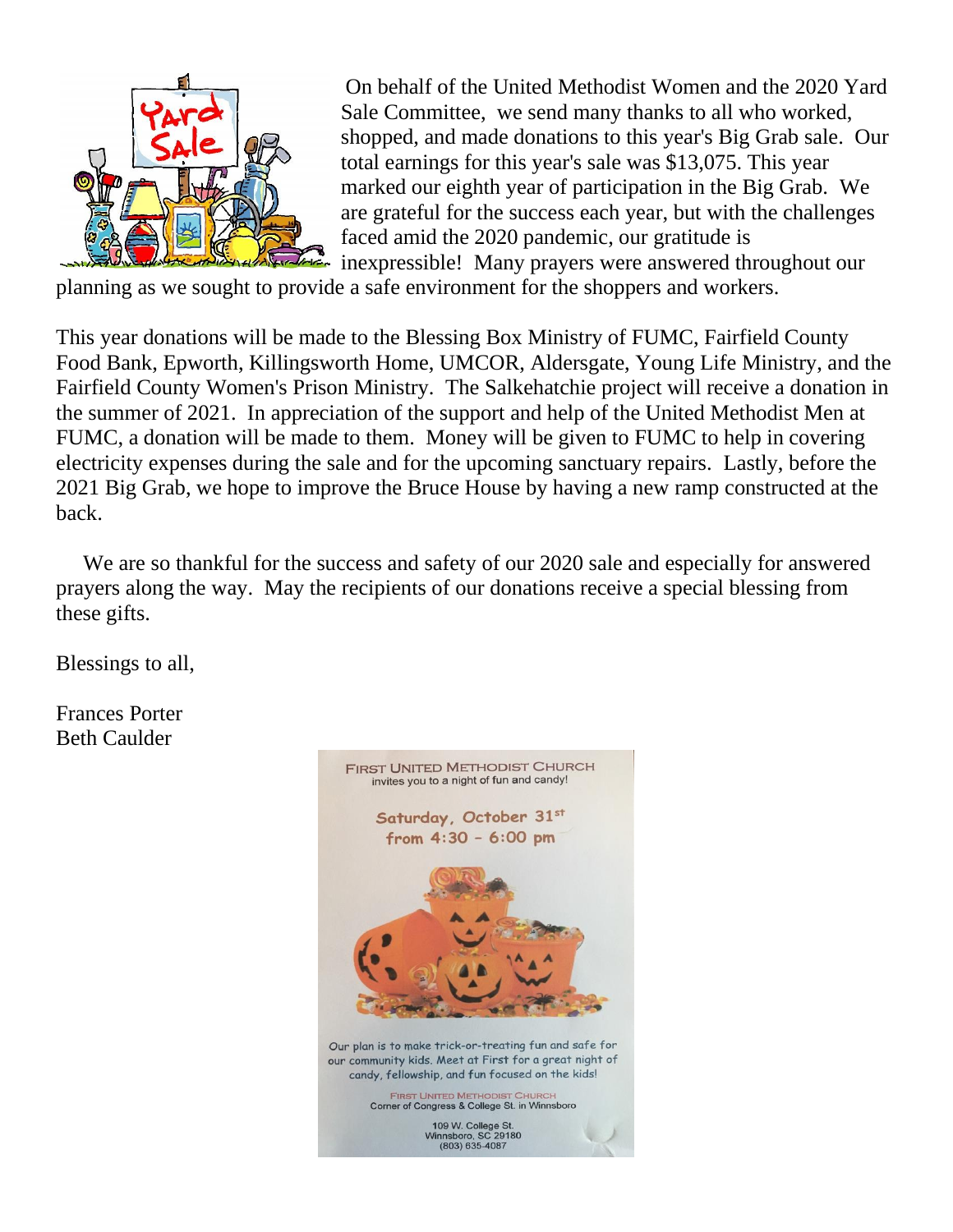#### **2020 POINSETTIA ORDER FORM**



**IN MEMORY/HONOR OF:**

**POINSETTIAS THIS YEAR WILL COST \$12.50 FOR A 6" POT WITHOUT A BOW. TAKING QUALITY INTO CONSIDERATION THIS IS THE BEST PRICE WE HAVE FOUND.** 

**PLEASE FILL OUT THE FORM BELOW WITH THE SENTIMENT YOU WISH TO BE EXPRESSED IN THE BULLETIN AND PUT THE COMPLETED FORM IN THE OFFERING PLATE. THANK YOU.**

#### **DUE NO LATER THAN NOVEMBER 19, 2020**

**\_\_\_\_\_\_\_\_\_\_\_\_\_\_\_\_\_\_\_\_\_\_\_\_\_\_\_\_\_\_\_\_\_\_\_\_\_\_\_\_\_\_\_\_\_\_\_\_\_\_\_\_\_\_\_\_\_\_\_\_\_\_\_\_\_\_\_\_\_\_\_\_\_\_\_\_\_\_\_\_\_\_\_\_\_\_\_\_\_\_ \_\_\_\_\_\_\_\_\_\_\_\_\_\_\_\_\_\_\_\_\_\_\_\_\_\_\_\_\_\_\_\_\_\_\_\_\_\_\_\_\_\_\_\_\_\_\_\_\_\_\_\_\_\_\_\_\_\_\_\_\_\_\_\_\_\_\_\_\_\_\_\_\_\_\_\_\_\_\_\_\_\_\_\_\_\_ BY:\_\_\_\_\_\_\_\_\_\_\_\_\_\_\_\_\_\_\_\_\_\_\_\_\_\_\_\_\_\_\_\_\_\_\_\_\_\_\_\_\_\_\_\_\_\_\_\_\_\_\_\_\_\_\_\_\_\_\_\_\_\_\_\_\_\_\_\_\_\_\_\_\_\_\_\_\_\_\_\_\_\_\_\_\_\_ \_\_\_\_\_\_\_\_\_\_\_\_\_\_\_\_\_\_\_\_\_\_\_\_\_\_\_\_\_\_\_\_\_\_\_\_\_\_\_\_\_\_\_\_\_\_\_\_\_\_\_\_\_\_\_\_\_\_\_\_\_\_\_\_\_\_\_\_\_\_\_\_\_\_\_\_\_\_\_\_\_\_\_\_\_\_\_**



### **Annual Community Thanksgiving Service Cancelled Due to Covid-19**

However, there is still a need for donations to our Local Food Bank, probably more so now than ever. Please bring donations of canned goods to your church and I (David Williams) will pick them up each week. If you'd like to make a monetary contribution, please make checks payable to 'Fairfield County Food Bank'. I will pick up all gifts through November 22nd and deliver everything on November

24th• You may also drop off contributions at David's Floral Shop. Thank you for any consideration as the need is much greater this year.

### **Rev. Steve Elkins Contact Information**

**Cell Phone: 816 210 1076 Office Hours: Monday – Thursday 9:00 until Noon Email: [1stumcpastor@gmail.com](mailto:1stumcpastor@gmail.com) Address: 101 Carlisle Avenue, Winnsboro SC**

PLEASE FOLLOW US ON FACEBOOK,<https://www.facebook.com/FirstUMCWinnsboro/> THE CHURCH WEBPAGE<https://www.firstumcwinnsboro.com/>

You can find all of Pastor Steve's sermons on our website under the heading, Sermons or for the earlier ones, Sermon Archives.